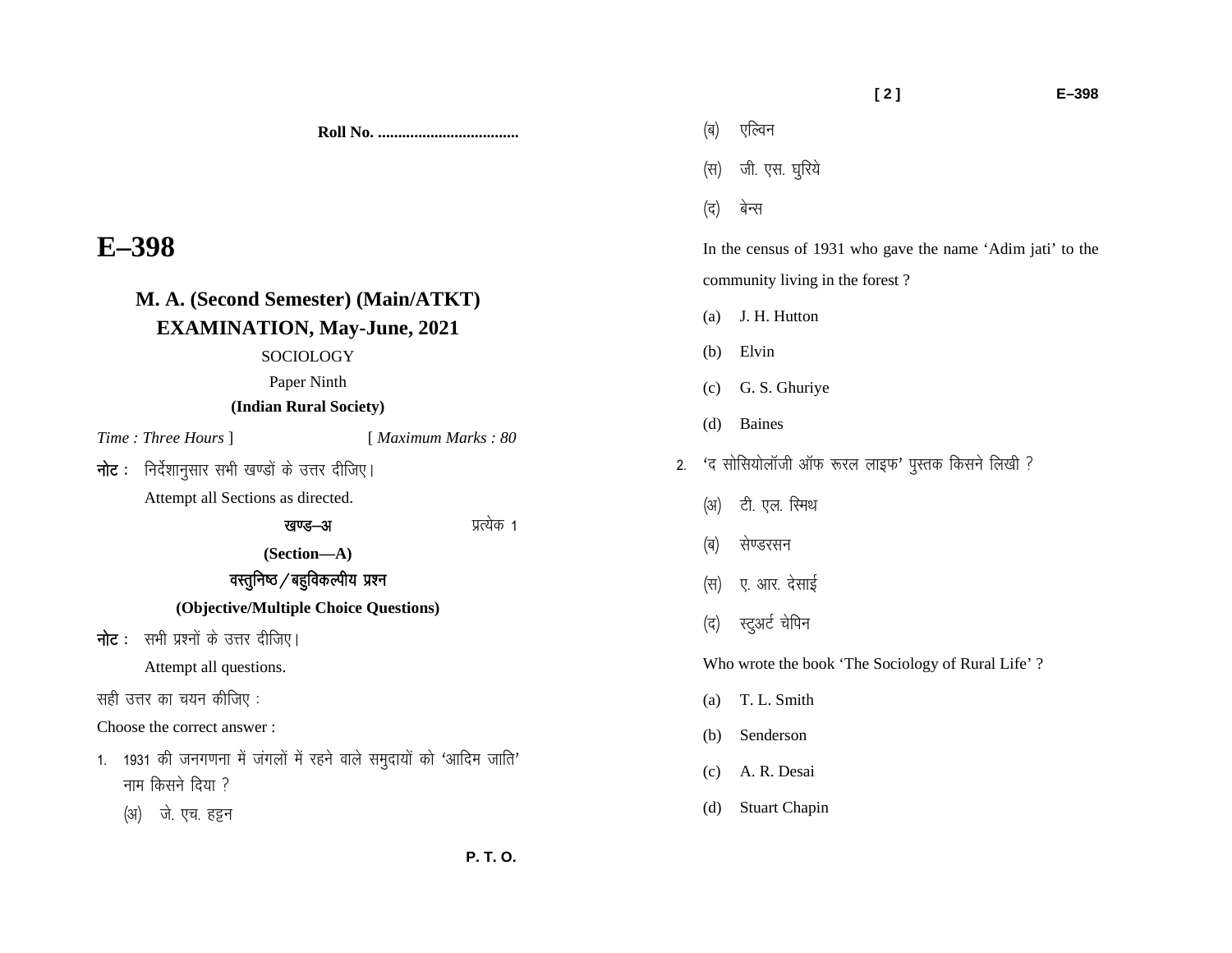|  |      | [3]                                       | $E-398$ |             | [4]                                                               | $E - 398$ |
|--|------|-------------------------------------------|---------|-------------|-------------------------------------------------------------------|-----------|
|  |      |                                           | 5.      |             | 'भूदान आन्दोलन' का सूत्रपात कहाँ हुआ ?                            |           |
|  | (3I) | जनजातीय                                   |         | (3I)        | आंध्र प्रदेश                                                      |           |
|  | (ब)  | बहुलवादी                                  |         | (ब)         | बंगाल                                                             |           |
|  | (स)  | ग्रामीण                                   |         | (स)         | हैदराबाद                                                          |           |
|  | (द)  | शहरी                                      |         | (द)         | छत्तीसगढ़                                                         |           |
|  |      | Indian Society is  in nature.             |         |             | Where did the 'Bhoodan movement' originate?                       |           |
|  | (a)  | Tribal                                    |         | (a)         | Andhra Pradesh                                                    |           |
|  | (b)  | Pluralistic                               |         | (b)         | Bengal                                                            |           |
|  | (c)  | Rural                                     |         | (c)         | Hyderabad                                                         |           |
|  | (d)  | Urban                                     |         | (d)         | Chhatisgarh                                                       |           |
|  |      | 4. 'तेभागा आन्दोलन' कब समाप्त हुआ ?       | 6.      |             | देश में राष्ट्रीय ग्रामीण स्वास्थ्य मिशन की शुरुआत लकर में की गई। |           |
|  | (3I) | 1944                                      |         | (3I)        | 2003                                                              |           |
|  | (ब)  | 1945                                      |         | (ब)         | 2005                                                              |           |
|  |      |                                           |         | (स)         | 2007                                                              |           |
|  | (स)  | 1946                                      |         | $(\vec{a})$ | उपर्युक्त में से कोई नहीं                                         |           |
|  | (द)  | 1947                                      |         |             | In which year the National Rural Health Mission started in        |           |
|  |      | When was the 'Tebhaga' movement stopped ? |         |             | the country?                                                      |           |
|  | (a)  | 1944                                      |         | (a)         | 2003                                                              |           |
|  | (b)  | 1945                                      |         | (b)         | 2005                                                              |           |
|  | (c)  | 1946                                      |         | (c)         | 2007                                                              |           |
|  | (d)  | 1947                                      |         | (d)         | None of the above                                                 |           |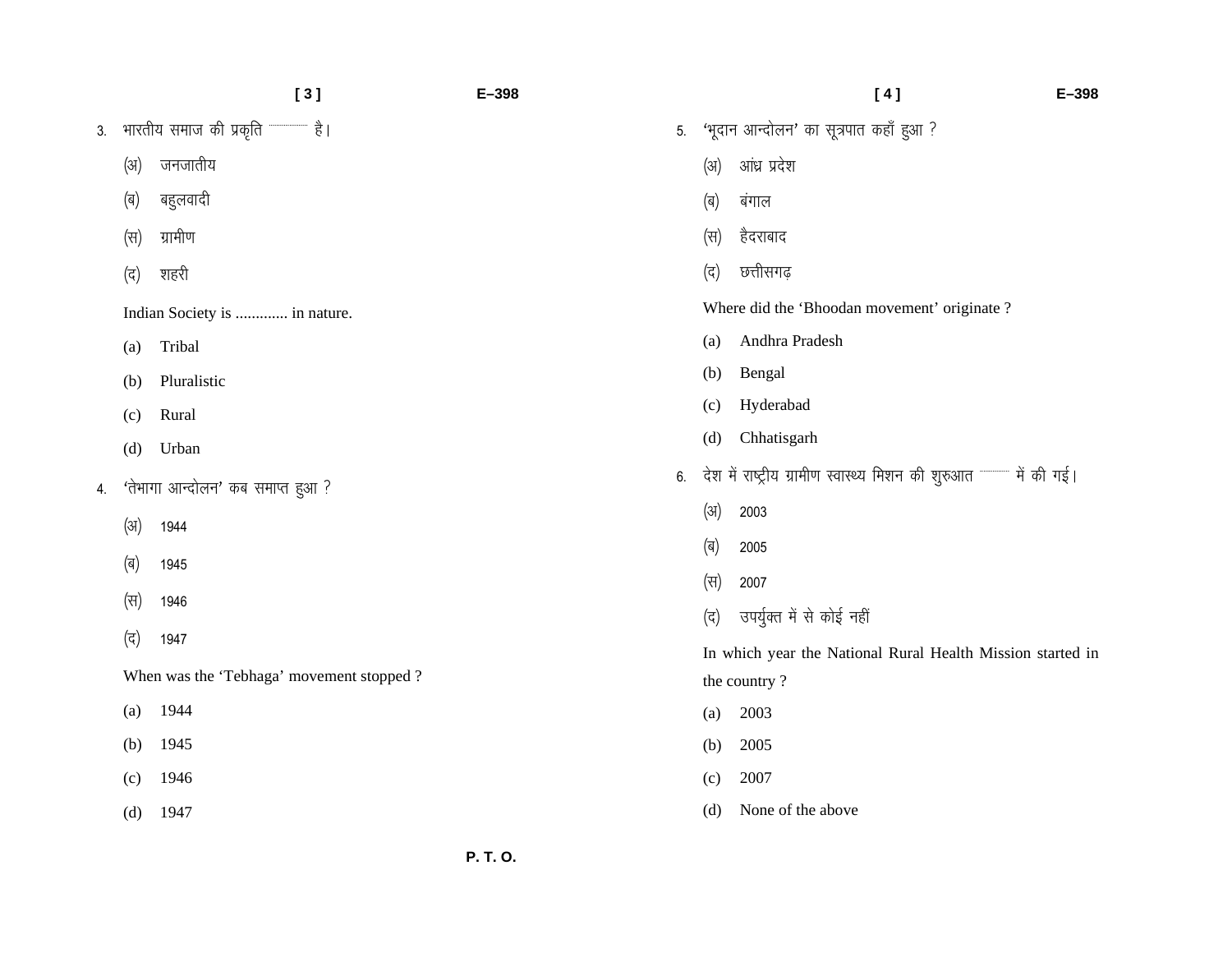|    |      | [5]                                                        | $E - 398$ |      |                                                      | [6] | $E - 398$ |
|----|------|------------------------------------------------------------|-----------|------|------------------------------------------------------|-----|-----------|
| 7. |      | "अशिक्षा ही समस्त ग्रामीण समस्याओं की जड़ है।" किसने कहा ? | 9.        |      | 'राष्ट्रीय ग्रामीण विकास' संस्थान कहाँ स्थित है ?    |     |           |
|    | (अ)  | महात्मा गांधी                                              |           | (3I) | दिल्ली                                               |     |           |
|    | (ब)  | विनोबा भावे                                                |           | (ब)  | शिमला                                                |     |           |
|    | (स)  | जॉन डीवी                                                   |           | (स)  | हैदराबाद                                             |     |           |
|    | (द)  | रेमण्ड                                                     |           | (द)  | उपर्युक्त में से कोई नहीं                            |     |           |
|    |      | "Illiteracy is the root of all rural problems." Who said ? |           |      | Where is the National Institute of Rural Development |     |           |
|    | (a)  | Mahatma Gandhi                                             |           |      | located?                                             |     |           |
|    |      |                                                            |           | (a)  | Delhi                                                |     |           |
|    | (b)  | Vinoba Bhave                                               |           | (b)  | Shimla                                               |     |           |
|    | (c)  | John Dewey                                                 |           | (c)  | Hyderabad                                            |     |           |
|    | (d)  | Remond                                                     |           | (d)  | None of the above                                    |     |           |
| 8. |      | समस्या है।<br>'प्रवास' एक                                  |           |      | 10. 'भारतीय ग्राम' के लेखक कौन हैं ?                 |     |           |
|    | (3I) | सामाजिक                                                    |           | (3I) | एस. सी. दुबे                                         |     |           |
|    | (ब)  | राजनीतिक                                                   |           | (ब)  | एस. एन. श्रीनिवास                                    |     |           |
|    | (स)  | आर्थिक                                                     |           | (स)  | इरावती कर्वे                                         |     |           |
|    | (द)  | सांस्कृतिक                                                 |           | (द)  | डॉ. बृजराज चौहान                                     |     |           |
|    |      | Migration is a  problem.                                   |           |      | Who is the author of 'Indian Village' ?              |     |           |
|    | (a)  | Social                                                     |           | (a)  | S. C. Dubey                                          |     |           |
|    | (b)  | Political                                                  |           | (b)  | S. N. Srinivas                                       |     |           |
|    | (c)  | Economic                                                   |           | (c)  | Iravati Curve                                        |     |           |
|    | (d)  | Cultural                                                   |           | (d)  | Dr. Brajraj Chauhan                                  |     |           |
|    |      |                                                            |           |      |                                                      |     |           |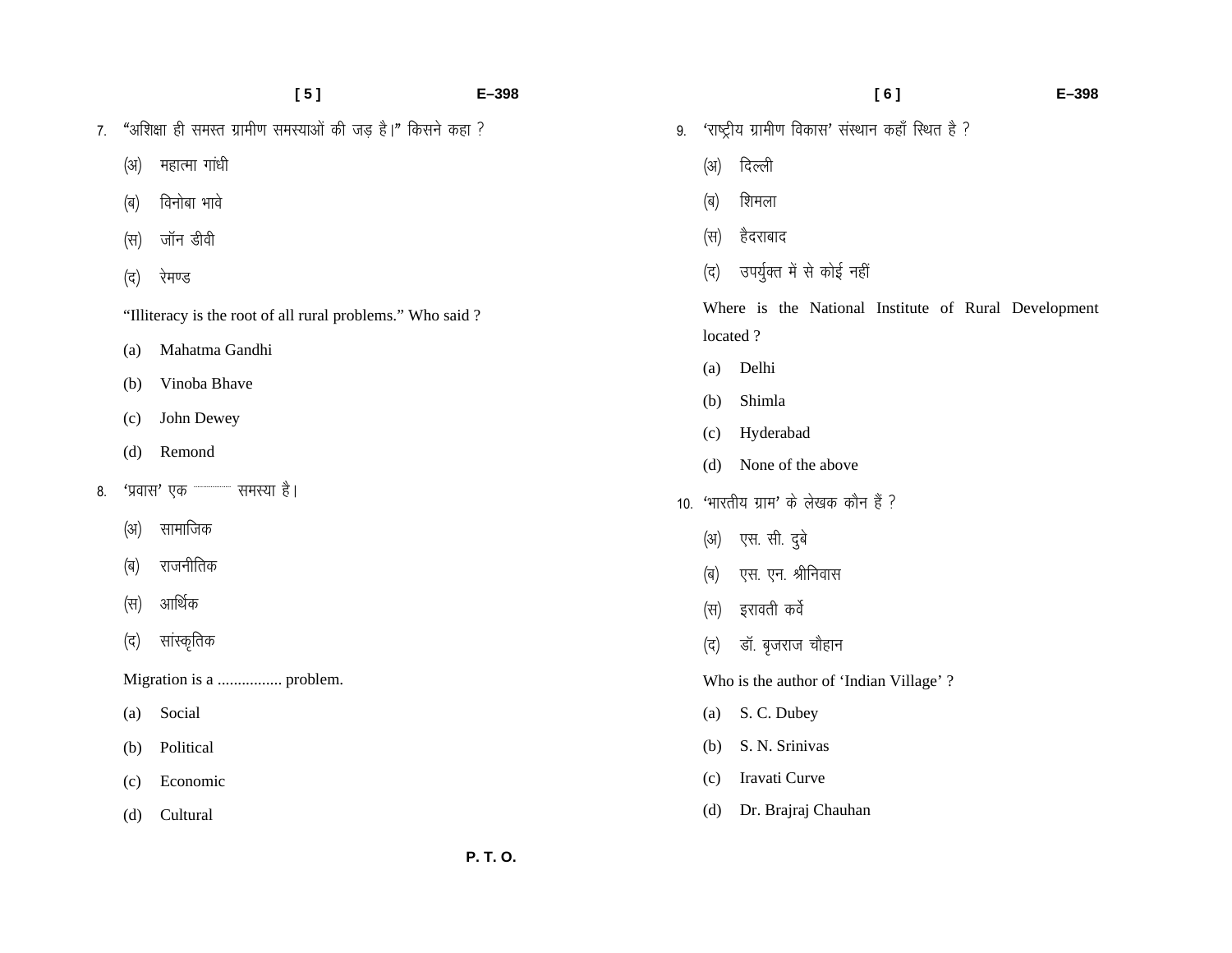|      | [7]                                                                              | $E - 398$ |     | [8]                                                        | $E - 398$ |
|------|----------------------------------------------------------------------------------|-----------|-----|------------------------------------------------------------|-----------|
|      | 11. छत्तीसगढ़ 1 नवम्बर, 2000 को बनने वाला देश का ******************************* | राज्य है। |     | 13. निम्नलिखित में से कौन-सा 'उत्प्रवास' का कारण नहीं है ? |           |
| (3I) | 26वॉ                                                                             |           | (3) | निर्धनता                                                   |           |
| (ब)  | 28वॉ                                                                             |           | (ब) | बेरोजगारी                                                  |           |
| (स)  | 27वाँ                                                                            |           | (स) | भू-स्वामी                                                  |           |
| (द)  | २९वॉ                                                                             |           | (द) | उपर्युक्त सभी                                              |           |
|      | Chhatisgarh became  state of the country on 1st                                  |           |     | Which one of the following is not a reason of 'Migration'? |           |
|      | November, 2000.                                                                  |           | (a) | Poverty                                                    |           |
| (a)  | 26th                                                                             |           | (b) | Unemployment                                               |           |
| (b)  | 28th                                                                             |           | (c) | Landownership                                              |           |
| (c)  | 27th                                                                             |           | (d) | All of the above                                           |           |
| (d)  | 29th                                                                             |           |     | 14. ग्रामीण जनों की जीविका का मुख्य साधन क्या है ?         |           |
|      | 12. निम्नलिखित में से कौन-सी एक जनजाति की विशेषता नहीं है ?                      |           | (3) | शिकार                                                      |           |
| (31) | एक निश्चित भू-भाग                                                                |           | (ब) | आदर्श पूजा                                                 |           |
| (ब)  | एक सामान्य भाषा                                                                  |           | (स) | कृषि                                                       |           |
| (स)  | एक सामान्य नाम                                                                   |           | (द) | दस्तकारी                                                   |           |
| (द)  | अवर्गीकृत विशिष्ट संस्कृति                                                       |           |     | What is the traditional source of livelihood of Rural      |           |
|      | Which of the following is not a characteristic of Tribe?                         |           |     | peoples ?                                                  |           |
| (a)  | A certain geographic area                                                        |           | (a) | Hunting                                                    |           |
| (b)  | A common language                                                                |           | (b) | Idol worship                                               |           |
| (c)  | A common name                                                                    |           | (c) | Agriculture                                                |           |
| (d)  | Unclassified specific culture                                                    |           | (d) | Woodcraft                                                  |           |
|      |                                                                                  |           |     |                                                            |           |

 **P. T. O.**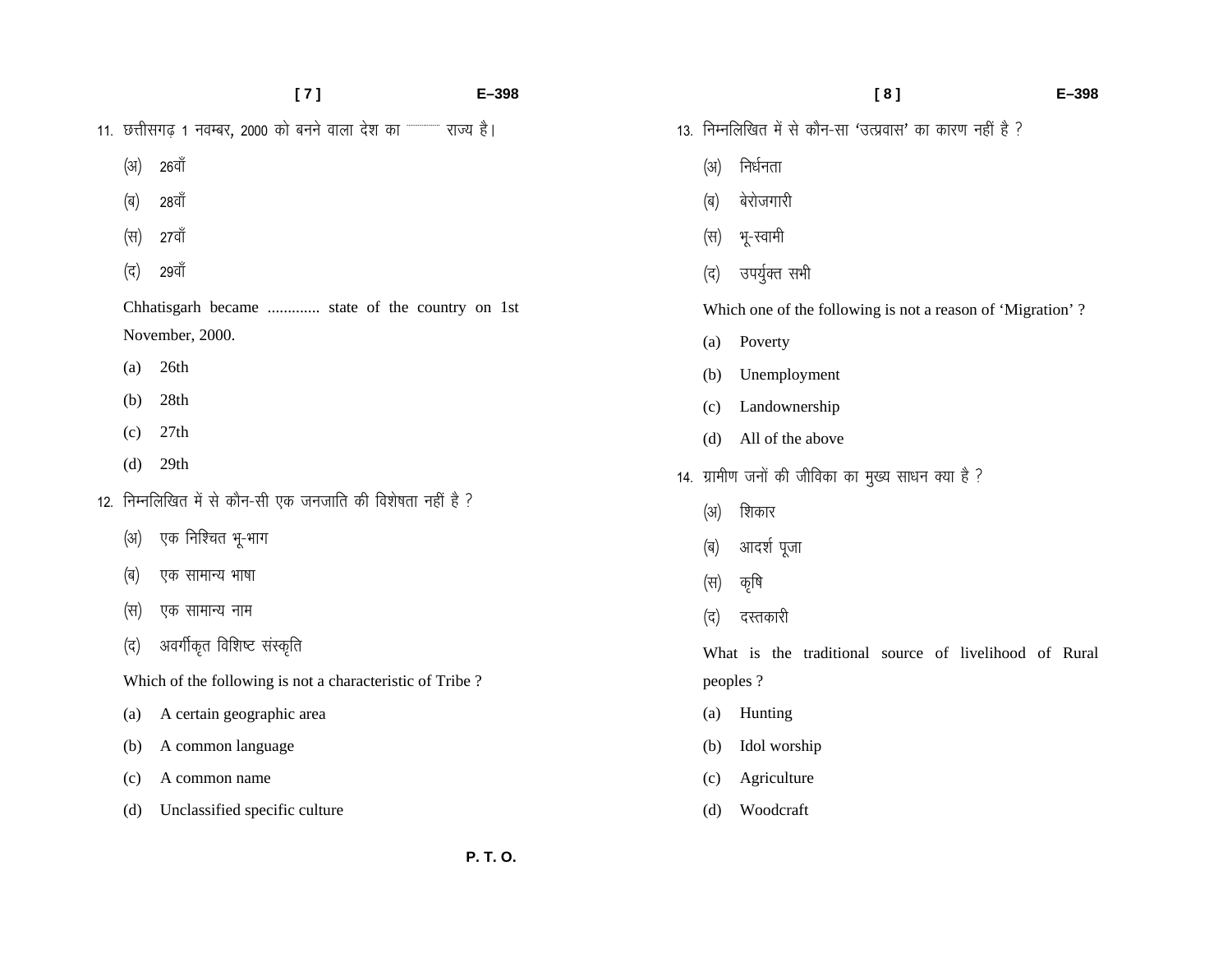15. कौन-सा कारक 'कृषक तनाव' के लिए जिम्मेदार है ?

- (अ) ग्रामीण रोजगार में कमी
- (ब) ऋणग्रस्तता
- (स) गरीबी
- (द) उपर्युक्त सभी

Which one of the following factors are responsible for agrarian unrest ?

- (a) Lack of occupation in village
- (b) Indebtedness
- (c) Poverty
- (d) All of the above
- 16. ग्रामीण 'समाज' <sup>-------------</sup> है।
	- (अ) साक्षर
	- (ब) बड़ा आकार
	- (स) छोटा आकार
	- (द) घनी आबादी

Rural Society is .............. .

- (a) Literate
- (b) Big size
- (c) Small in size
- (d) Dense population

 **[ 10 ] E–398**  17. भारत में 'ग्रामीण' और 'शहरी' समाज के बीच मुख्य भेद करने वाला कारक $\dot{\vec{c}}$  : (अ) पारिवारिक मतभेद (ब) राजनीतिक मतभेद (स) भाषा मतभेद (द) जनसंख्या के घनत्व में अन्तर In India ............. is the main driving factor between rural and urban society. (a) Family differences (b) Political differences (c) Language differences (d) Population density difference 18. 'नील विद्रोह' का नेतृत्व किसने किया ?  $(x)$  महात्मा गांधी  $\phi$  = इंद्रनायक / आर. के. मुशी  $(\nabla \cdot \vec{h})$  विष्णु विश्वास $\pi/2$ दिगम्बर विश्वास (द) सरदार पटेल Who lead the Nile Rebellion ?

- (a) Mahatma Gandhi
- (b) Indra Nayak/R. K. Munsi
- (c) Vishnoo Visvas/Digambar Visvas
- (d) Sardar Patel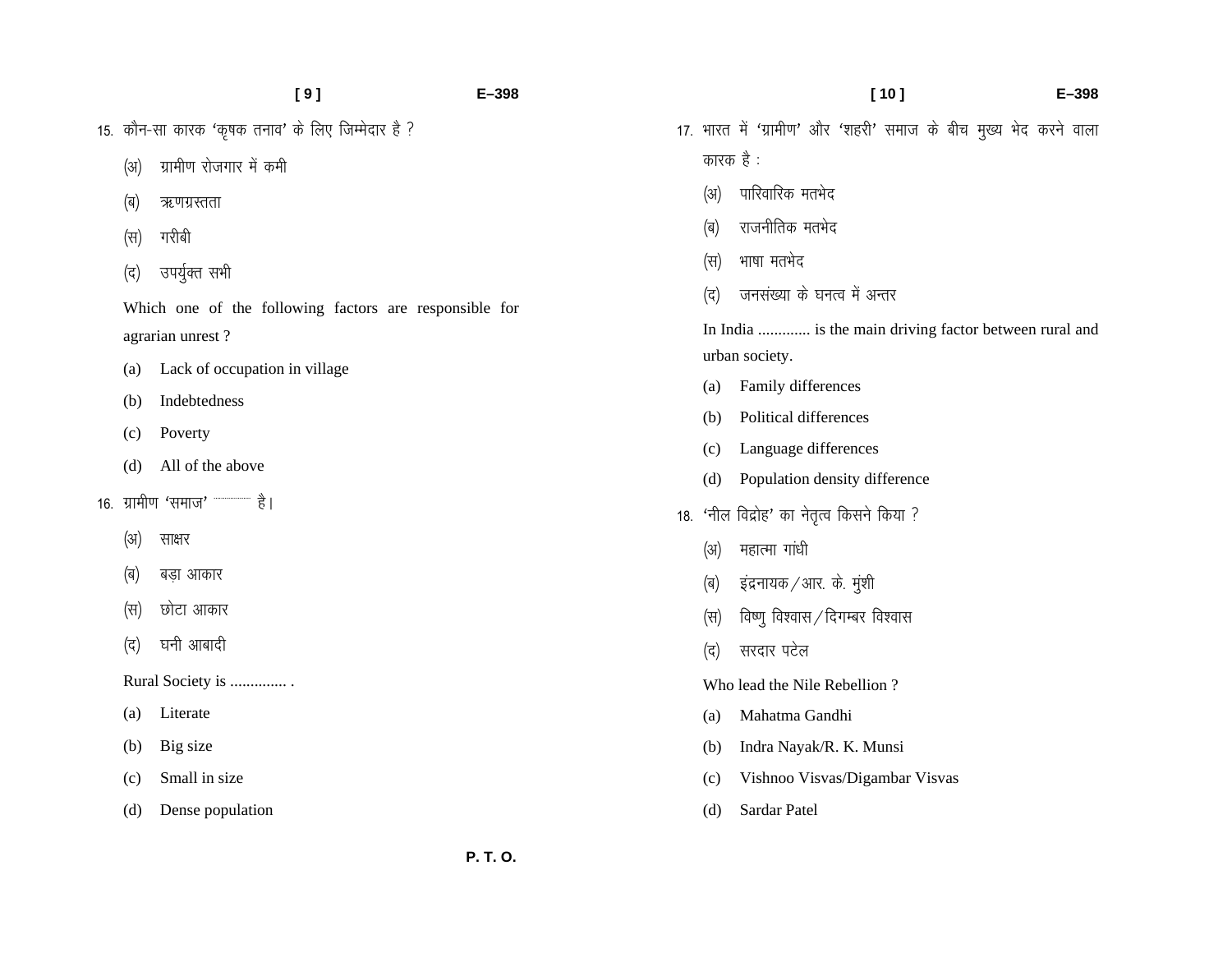|     |                                            | [11]                                           | $E - 398$ | $[12]$<br>$E - 398$                                                                                                           |
|-----|--------------------------------------------|------------------------------------------------|-----------|-------------------------------------------------------------------------------------------------------------------------------|
|     |                                            | 19. 'तेभागा' आन्दोलन कहाँ शुरू हुआ ?           |           | प्रत्येक 1 <u>4</u><br>खण्ड—ब                                                                                                 |
|     | (अ)                                        | पंजाब                                          |           | (Section-B)                                                                                                                   |
|     | (ब)                                        | बंगाल                                          |           | अति लघु उत्तरीय प्रश्न                                                                                                        |
|     | (स)                                        | मद्रास                                         |           | (Very Short Answer Type Questions)                                                                                            |
|     | (द)                                        | मुम्बई                                         |           | <b>नोट</b> : सभी प्रश्नों के उत्तर दीजिए।                                                                                     |
|     |                                            | Where did 'Tebhaga' movement start ?           |           | Attempt all questions.                                                                                                        |
|     | (a)                                        | Punjab                                         |           | 1. 'अनुसूचित जनजाति' की परिभाषा दीजिए।                                                                                        |
|     | (b)                                        | Bengal                                         |           | Define Schedule Tribe.                                                                                                        |
|     | (c)                                        | Madras                                         | 2.        | संविधान के किस अनुच्छेद में राष्ट्रपति को उस राज्य के राज्यपाल की                                                             |
|     | (d)                                        | Mumbai                                         |           | सलाह पर किसी जनजाति का नाम जोड़ने का अधिकार दिया गया है ?                                                                     |
| 20. |                                            | 'ग्रामीण परिच्छेदिका' पुस्तक के लेखक कौन हैं ? |           |                                                                                                                               |
|     | $(\mathfrak{A})$                           | एस. एन. श्रीनिवास                              |           | In which article of the constitution, the president has been<br>given the right to add to the name of any tribe on the advice |
|     | (ब)                                        | एस. सी. दुबे                                   |           | of the Governor of the state?                                                                                                 |
|     | (स)                                        | ए. सी. मेयर                                    |           | 3. 'जनजाति' की कोई चार प्रमुख विशेषताएँ बताइए।                                                                                |
|     | (द)                                        | ए. आर. देसाई                                   |           | Describe any four characteristics of Tribe.                                                                                   |
|     | Who is the author of book 'Rural Profile'? |                                                | 4.        | 'दस्तकारी' जनजातियाँ किसे कहते हैं ?                                                                                          |
|     | (a)                                        | S. N. Srinivas                                 |           |                                                                                                                               |
|     | (b)                                        | S. C. Dubey                                    |           | What do you mean by Artisan Tribe?                                                                                            |
|     | (c)                                        | A. C. Mayer                                    | 5.        | ग्रामीण असमानता क्या है ?                                                                                                     |
|     | (d)                                        | A. R. Desai                                    |           | What is Rural Inequality?                                                                                                     |
|     |                                            |                                                |           |                                                                                                                               |

 **P. T. O.**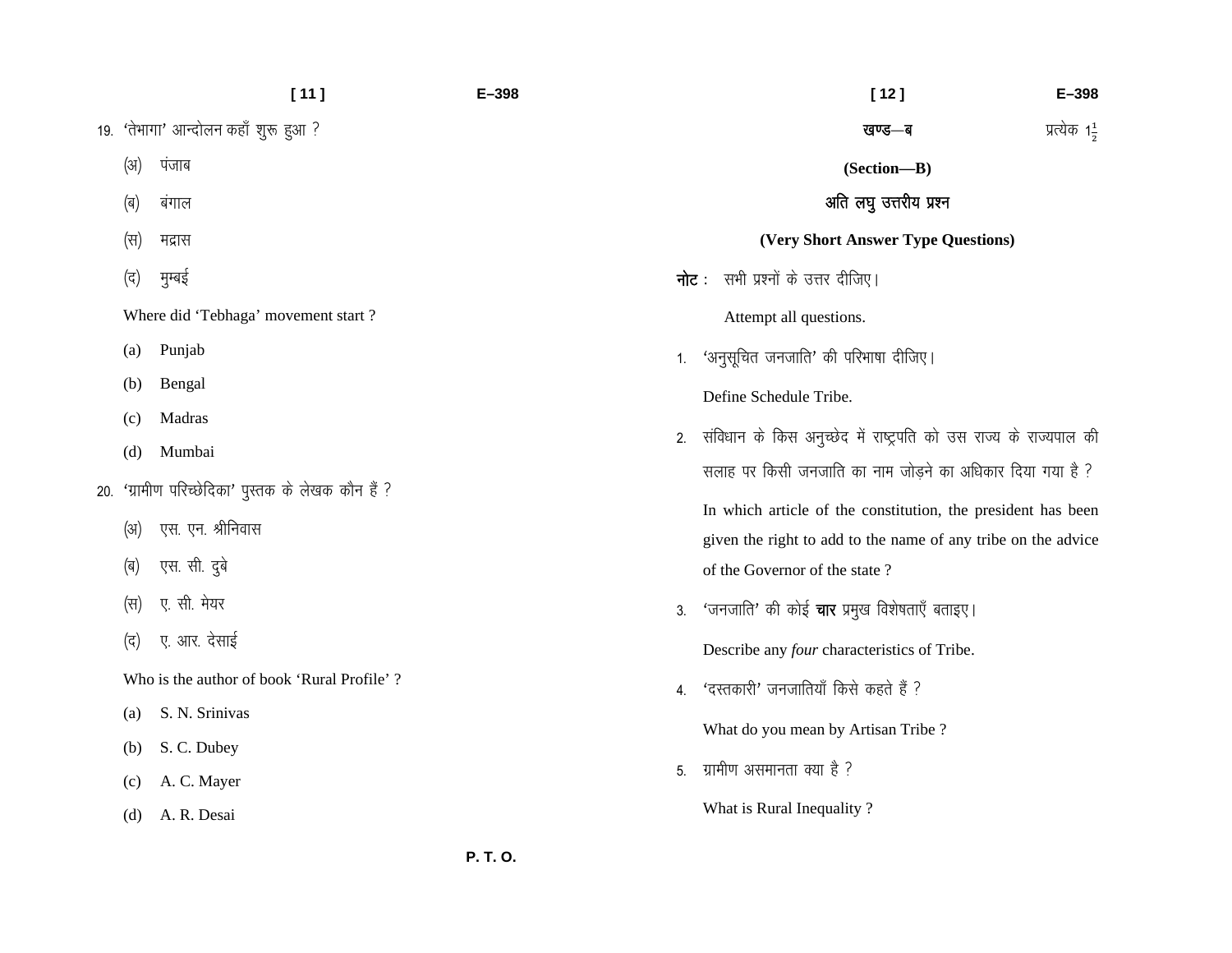|                | [13]<br>E-398                                               |  |  |  |  |  |  |
|----------------|-------------------------------------------------------------|--|--|--|--|--|--|
| 6.             | 'भूमि अलगाव' से क्या समझते हैं ?                            |  |  |  |  |  |  |
|                | What do you understand by Land Alienation?                  |  |  |  |  |  |  |
| 7 <sup>1</sup> | नक्सलवाद क्या है ?                                          |  |  |  |  |  |  |
|                | What is Naxalism?                                           |  |  |  |  |  |  |
|                | 8. 'सहकारी खेती' क्या है ?                                  |  |  |  |  |  |  |
|                | What is Co-operative farming?                               |  |  |  |  |  |  |
| 9.             | 'तेभागा आन्दोलन' क्या हुआ था ?                              |  |  |  |  |  |  |
|                | Why was Tebhaga movement organised?                         |  |  |  |  |  |  |
|                | 10. 'जनजातीय आन्दोलन' क्या है ?                             |  |  |  |  |  |  |
|                | What is Tribal Movement?                                    |  |  |  |  |  |  |
|                | प्रत्येक 2 <del>1</del><br>खण्ड—स                           |  |  |  |  |  |  |
|                | (Section-C)                                                 |  |  |  |  |  |  |
|                | लघु उत्तरीय प्रश्न                                          |  |  |  |  |  |  |
|                | (Short Answer Type Questions)                               |  |  |  |  |  |  |
|                | <b>नोट</b> :   सभी प्रश्नों के उत्तर 75 शब्दों में दीजिए।   |  |  |  |  |  |  |
|                | Attempt all questions in 75 words.                          |  |  |  |  |  |  |
| 1.             | अनुसूचित जनजाति के निर्धारण की कसौटियाँ (मापदण्ड) क्या है ? |  |  |  |  |  |  |
|                | What is the criteria for determination of schedule tribe?   |  |  |  |  |  |  |
|                |                                                             |  |  |  |  |  |  |

|    | [14]<br>E-398                                                          |
|----|------------------------------------------------------------------------|
| 2. | छत्तीसगढ़ में जनजातियों के वर्गीकरण को बताइए।                          |
|    | State the classification of Tribes in Chhatisgarh.                     |
| 3. | 'भूमि अलगाव' के कारणों को बताइए।                                       |
|    | Explain the causes of Land Alienation.                                 |
| 4. | रेड क्लिफ ब्राउन ने लघु समुदाय की क्या-क्या विशेषताएँ बताई हैं ?       |
|    | the characteristics of little community by<br>What<br>are<br>R. Brown? |
| 5. | ग्रामीण महिलाओं की बदलती स्थिति को स्पष्ट कीजिए।                       |
|    | Explain the changing status of women in rural area.                    |
| 6. | जनजातियों में जीवनयापन के प्रतिमानों को बताइए।                         |
|    | Explain the patterns of livelihood among tribes.                       |
| 7. | ग्रामीण समाज की संरचना के प्रमुख तत्व बताइए।                           |
|    | Explain basic elements of rural social structure.                      |
| 8. | कृषक आन्दोलन के कारणों को बताइए।                                       |
|    | Explain the reasons of peasant movement.                               |
| 9. | ग्रामीण समाज में 'शिक्षा के अभाव' के कारणों को बताइए।                  |
|    | Discuss the causes of 'lack of education' in Rural Society.            |
|    | 10. श्रम पलायन की प्रमुख श्रेणियाँ बताइए।                              |
|    | Explain the main categories of labour migration.                       |

 **P. T. O.**